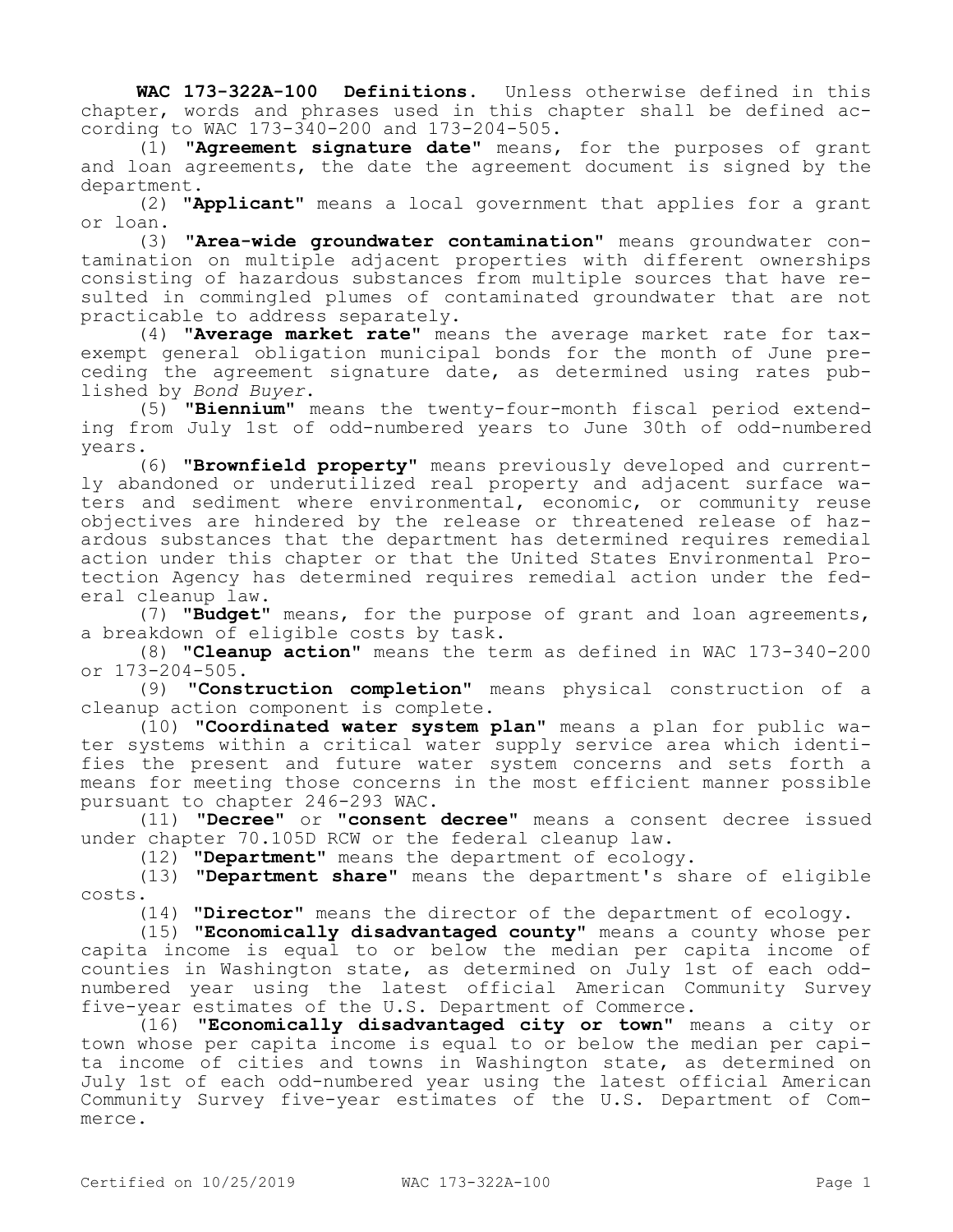(17) **"Eligible cost"** means a project cost that is eligible for funding under this chapter and the terms of the grant or loan agreement.

(18) **"Extended grant agreement"** means a grant agreement entered into under RCW 70.105D.070 (4)(e)(i).

(19) **"Feasibility study"** means the term as defined in chapter 173-340 or 173-204 WAC.

(20) **"Federal cleanup law"** means the Comprehensive Environmental Response, Compensation, and Liability Act of 1980, as amended by the Superfund Amendments and Reauthorization Act of 1986, 42 U.S.C. 9601 et seq.

(21) **"Grant agreement"** means a binding agreement between the local government and the department that authorizes the disbursement of funds to the local government to reimburse it for a portion of expenditures in support of a specified scope of services.

(22) **"Hazardous substances"** means any hazardous substance as defined in WAC 173-340-200.

(23) **"Hazardous waste site"** means any facility where there has been confirmation of a release or threatened release of a hazardous substance that requires remedial action.

(24) **"Highly impacted community"** means a community that the department has determined is likely to bear a disproportionate burden of public health risks from environmental pollution.

(25) **"Independent remedial actions"** means remedial actions conducted without department oversight or approval and not under an order or consent decree.

(26) **"Initial investigation"** means a remedial action that consists of an investigation under WAC 173-340-310.

(27) **"In-kind contributions"** means property or services that benefit a project and are contributed to the recipient by a third party without direct monetary compensation. In-kind contributions include interlocal costs, donated or loaned real or personal property, volunteer services, and employee services donated by a third party.

(28) **"Innovative technology"** means new technologies that have been demonstrated to be technically feasible under certain site conditions, but have not been widely used under the conditions that exist at the hazardous waste site. Innovative technology has limited performance and cost data available.

(29) **"Interim action"** means a remedial action conducted under WAC 173-340-430.

(30) **"Loan agreement"** means a binding agreement between the local government and the department that authorizes the disbursement of funds to the local government that must be repaid. The loan agreement includes terms such as interest rates and repayment schedule, scope of work, performance schedule, and project budget.

(31) **"Local government"** means any political subdivision of the state, including a town, city, county, special purpose district, or other municipal corporation, including brownfield renewal authority created under RCW 70.105D.160.

(32) **"No further action determination"** or **"NFA determination"**  means a written opinion issued by the department under WAC 173-340-515(5) that the independent remedial actions performed at a hazardous waste site or property meet the substantive requirements of chapter 173-340 WAC and that no further remedial action is required at the hazardous waste site or property. The opinion is advisory only and not binding on the department.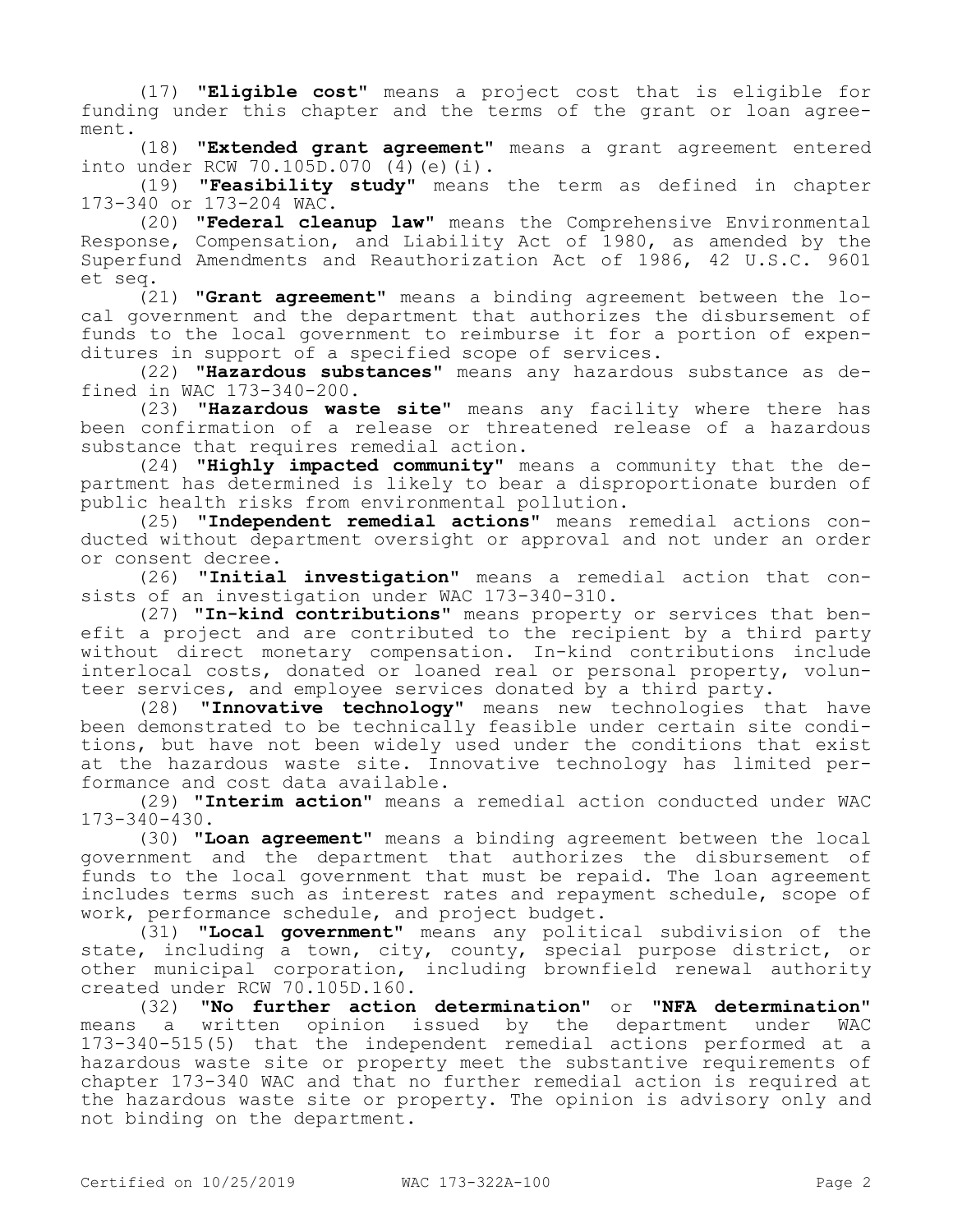(33) **"Order"** means an order issued under chapter 70.105D RCW, including enforcement orders issued under WAC 173-340-540 and agreed orders issued under WAC 173-340-530, or an order issued under the federal cleanup law, including unilateral administrative orders (UAO) and administrative orders on consent (AOC).

(34) **"Oversight remedial actions"** means remedial actions conducted under an order or decree.

(35) **"Partial funding"** means funding less than the maximum department share allowed under this chapter.

(36) **"Potentially liable person"** or "**PLP"** means any person whom the department finds, based on credible evidence, to be liable under RCW 70.105D.040.

(37) **"Potentially responsible party"** or "**PRP"** means "covered persons" as defined under section  $9607$  (a)(1) through (4) of the federal cleanup law (42 U.S.C. Sec. 9607(a)).

(38) **"Property"** means, for the purposes of independent remedial action grants, the parcel or parcels of real property affected by a hazardous waste site and addressed as part of the independent remedial action.

(39) **"Prospective purchaser"** means a person who is not currently liable for remedial action at a facility and who proposes to purchase, redevelop, or reuse the facility.

(40) **"Public water system"** means a Group A water system as defined in WAC 246-290-020.

(41) **"Purveyor"** means an agency or subdivision of the state or a municipal corporation, firm, company, mutual or cooperative association, institution, partnership, or person or any other entity that owns or operates a public water system, or the authorized agent of such entities.

(42) **"Recipient"** means a local government that has been approved to receive a grant or loan.

(43) **"Recipient share"** or **"match"** means the recipient's share of eligible costs.

(44) **"Redevelopment opportunity zone"** means a geographic area designated under RCW 70.105D.150.

(45) **"Remedial action"** means any action or expenditure consistent with the purposes of chapter 70.105D RCW to identify, eliminate, or minimize any threat posed by hazardous substances to human health or the environment including any investigative and monitoring activities with respect to any release or threatened release of a hazardous substance and any health assessments or health effects studies conducted in order to determine the risk or potential risk to human health.

(46) **"Remedial investigation"** means the term as defined in chapter 173-340 or 173-204 WAC.

(47) **"Retroactive costs"** means costs incurred before the agreement signature date.

(48) **"Safe drinking water"** means water meeting drinking water quality standards set by chapter 246-290 WAC.

(49) **"Scope of work"** means the tasks and deliverables of the grant or loan agreement.

(50) **"Site"** means any building, structure, installation, equipment, pipe or pipeline (including any pipe into a sewer or publicly owned treatment works), well, pit, pond, lagoon, impoundment, ditch, landfill, storage container, motor vehicle, rolling stock, vessel, or aircraft; or any site or area where a hazardous substance, other than a legal consumer product in consumer use, has been deposited, stored, disposed of, or placed, or otherwise come to be located.